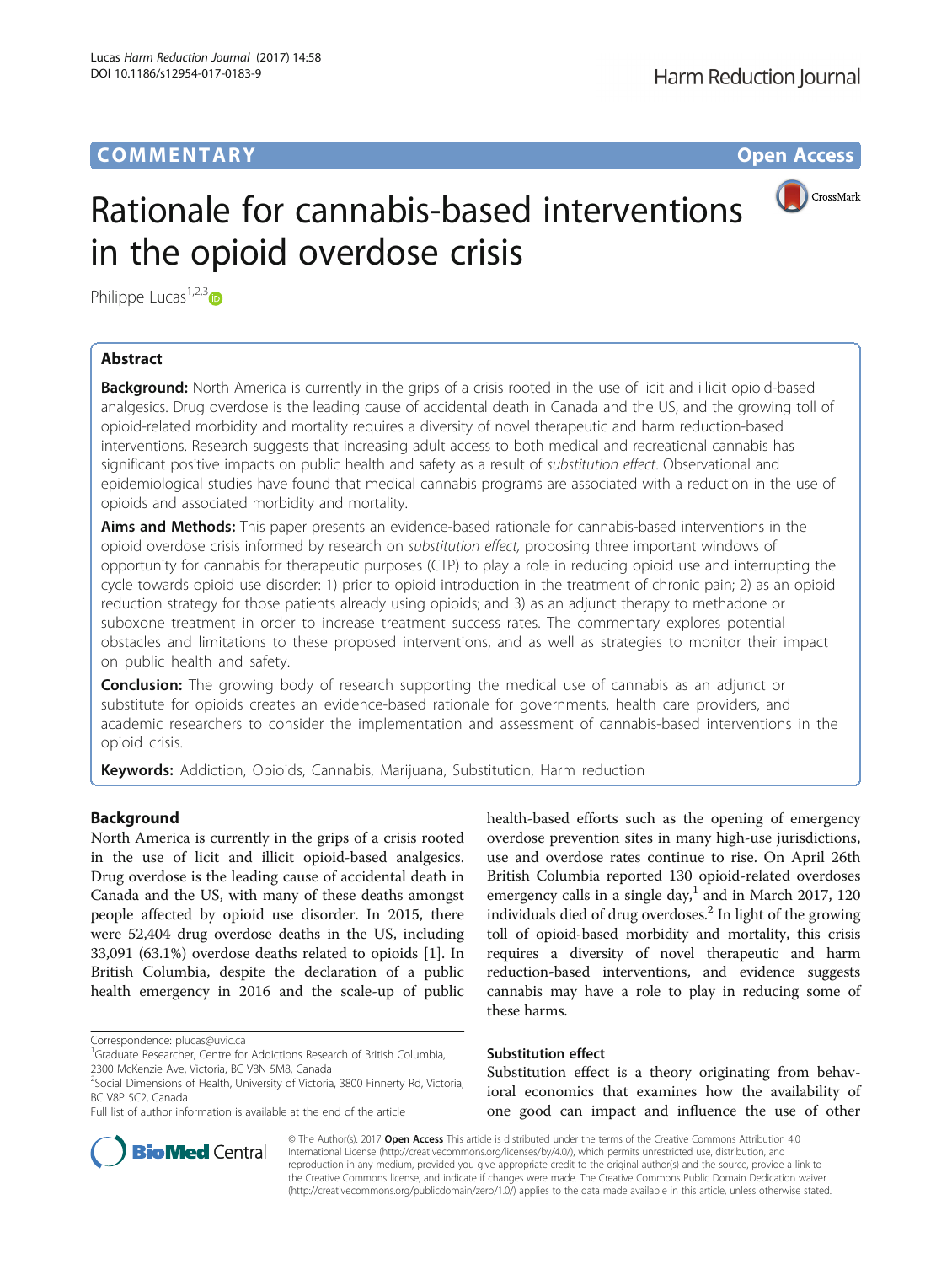goods. In regards to substance use, Hursh et al. (2005) suggest that "pharmacological therapies for the treatment of drug abuse can also be conceptualized as alternative commodities that either substitute for illicit drug use (e.g., agonist therapy) or reduce the potency of illicit drugs directly (e.g., narcotic antagonist therapy)" [\[2](#page-4-0)]. Common examples of such harm reduction-focused substitution effect include the use of e-cigs or nicotine patches as alternatives to cigarettes, or methadone/suboxone treatment as an alternative to heroin. This paper presents an evidence-based rationale for cannabis-based interventions in the opioid overdose crisis informed by research on substitution effect and the principles of harm reduction.

There is a growing amount of evidence that increasing adult access to both medical and recreational cannabis has significant positive impacts on public health and safety, largely as a result of substitution effect. Population-level research describes how the introduction of regimes for legal access to cannabis (e.g., medical and/or recreational) in some US states has preceded reductions in homicides and violent crime [[3](#page-4-0)], suicides [[4\]](#page-4-0), and automobile-related fatalities [\[5](#page-4-0)–[7\]](#page-5-0), all potentially related to subsequent declines in alcohol use. Additionally, epidemiological research has found that medical cannabis programs are associated with a reduction in the use of opioids and associated morbidity and mortality. Bachhuber et al. [\[8\]](#page-5-0) report that U.S. states with medical cannabis laws had a 24.8% lower mean annual opioid overdose mortality rate compared to states without medical cannabis laws, and a 2016 study found that the number of Medicare prescriptions to seniors in medical cannabis states dropped for drugs that treat pain, depression, anxiety, nausea, psychoses, seizures and sleep disorders [[9](#page-5-0)]. For pain, the annual number of annual doses prescribed per physician fell by 1826 doses. More recently, a retrospective survey of Michigan patients concluded that medical cannabis use was associated with a 64% decrease in opioid use ( $n = 118$ ), decreased side effects of medications, and an improved quality of life [[10](#page-5-0)], and a large survey of 2897 medical cannabis patients in California found that 30% of the sample  $(n = 841)$  reported using opioid-based pain medications, 97% of which "strongly agreed/agreed" that they were able to decrease their opioid use when using medical cannabis [\[11\]](#page-5-0).

A 2015 cross sectional survey of patients in Canada's national medical cannabis system found that 63% of respondents reported substituting cannabis for prescription drugs ( $n = 166$ ), with 32% of the pharmaceuticals being substituted for being prescription opioids ( $n = 80$ ). The primary reasons cited by patients for this substitution were "less adverse side effect" (39%,  $n = 68$ ); "cannabis is safer" (27%,  $n = 48$ ), and "better symptom management" (16%,  $n = 28$ ) [[12](#page-5-0)]. This evidence is consistent with information from Veteran's Affairs Canada (VAC) showing that a recent significant increase in the use of medical cannabis by Canadian veterans was paralleled by a reduction of approximately 30% in the number of prescriptions for benzodiazepines, and a 16% decrease in the use of opioids [\[13](#page-5-0)].

Research suggests that there are multiple mechanisms of action that may result in the substitution of cannabis for opioids. In a study of cannabinoid-opioid interactions, Abrams et al. (2011) note that cannabinoids and opioids share many similar therapeutic and pharmacodynamics properties, including analgesic effects; the potential to induce hypothermia, sedation, and hypotension; as well as inhibition of intestinal motility and locomotor activity [[14](#page-5-0)], adding that

"Synergy in analgesic effects between opioids and cannabinoids has been demonstrated in animal models. The antinociceptive effects of morphine are mediated predominantly by mu opioid receptors but may be enhanced by delta-9-tetrahydrocannabinol (THC) activation of kappa and delta opiate receptors [[15\]](#page-5-0). It has further been suggested that the cannabinoid–opioid interaction may occur at the level of their signal transduction mechanisms [[16,](#page-5-0) [17](#page-5-0)]. Receptors for both classes of drugs are coupled to similar intracellular signaling mechanisms that lead to a decrease in cyclic adenosine monophosphate production via G protein activation [[17](#page-5-0)–[19\]](#page-5-0). There is also some evidence that cannabinoids increase the synthesis and/or release of endogenous opioids." (p. 844)

In light of the growing overdose crisis in North America, these findings on cannabis substitution effect and the biological mechanisms behind it strongly suggest that cannabis could play a role in reducing the public health impacts of prescription and non-prescription opioids. However, interventions testing the harm reduction potential of cannabis substitution effect have been lacking thus far. The following framework describes how novel cannabis-based interventions could minimize the personal and social harms associated with opioids.

## Methods

A compelling amount of evidence suggests there may be specific windows of opportunity for cannabis for therapeutic purposes (CTP) to play a role in the opioid use and dependence cycle. This commentary synthesizes the growing amount of research on cannabis substitution effect into specific policy recommendations aimed at improving public health and safety outcomes, with a focus on the 3 primary opportunities for cannabis to potentially reduce opioid use disorder and associated morbidity and mortality: 1) prior to opioid introduction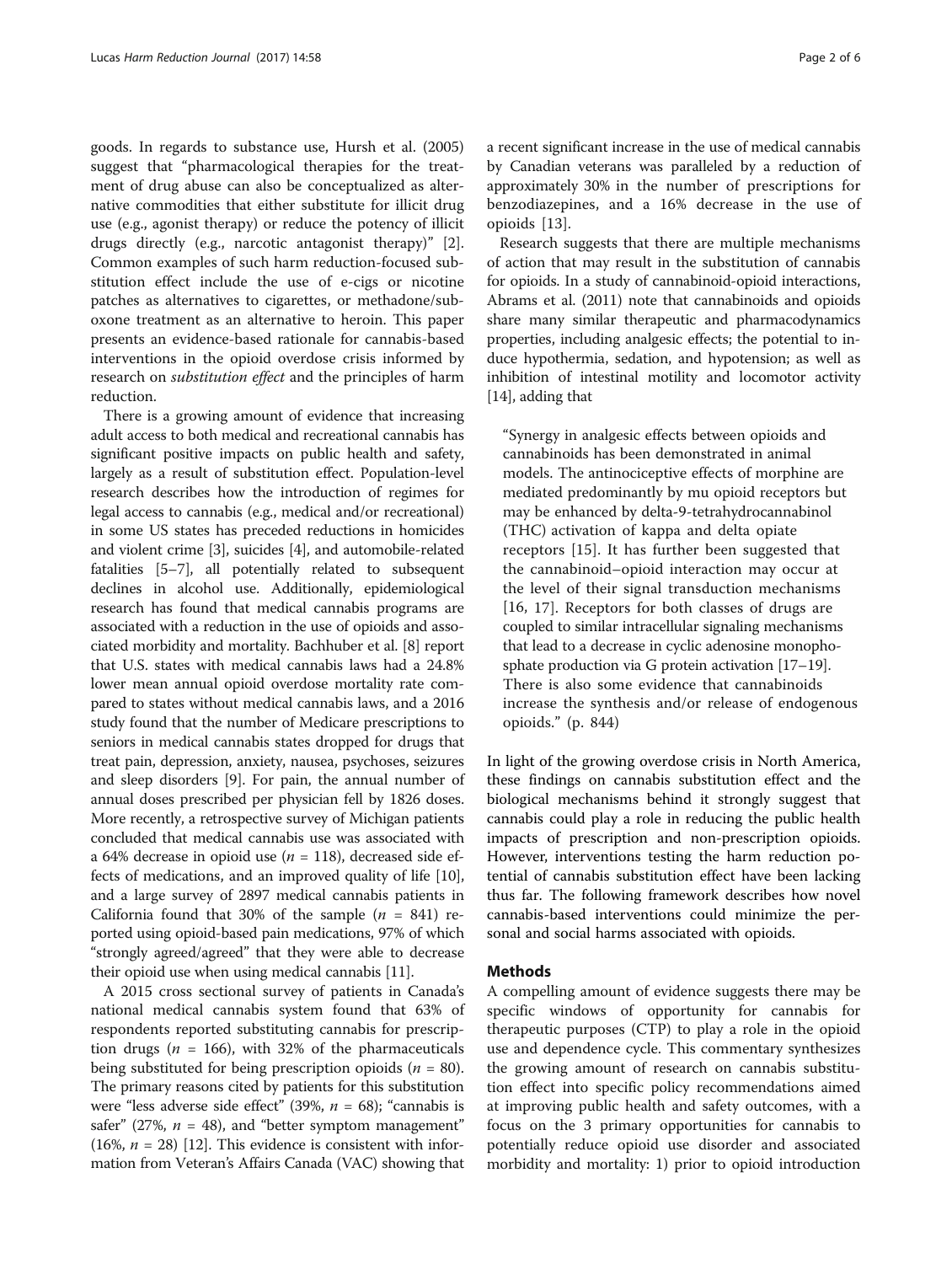in the treatment of chronic pain; 2) as an opioid reduction strategy for those already using opioids; and 3) as an adjunct therapy to methadone or Suboxone treatment in order to increase treatment success rates.

## Introduction/initiation

The pathway to opioid use disorder typically begins with the use of pharmaceutical opioids. Research suggests that 4 out of 5 heroin users report their opioid use began with prescription opioids [[20](#page-5-0)]. If physicians and patients have access to a safer, less addictive alternative for pain control like cannabis [\[21](#page-5-0)], introducing it into the course of care as a first line treatment could potentially prevent the opioid overuse cycle from starting by not only reducing the risk pain patients would have of developing opioid use disorders, but also by reducing the overall supply of pharmaceutical opioids on the black market.

Clinical research on cannabis as a treatment for pain is extensive and suggests a relatively safe and effective treatment option [\[14, 22](#page-5-0)–[26\]](#page-5-0), and there is significant population-level evidence that cannabis substitution for opioids in the treatment of chronic pain is already taking place throughout North America. Chronic pain is the most common indication reported by Canadian and US patients who use medical cannabis [[10, 27\]](#page-5-0), and epidemiological studies by Bachhuber et al. [[8\]](#page-5-0) and Bradford and Bradford [\[9](#page-5-0)] strongly suggest that access to medical cannabis through state-level programs in the US reduces opioid use and related harms.

In light of this data, it would seem logical to seek to develop policies and associated education strategies to increase physician support for CTP in the treatment of chronic pain, and thereby reduce the health care provider community's dependence on opioids as first or second line treatments options. However, while opioids remain second line treatment options throughout North America, clinical guidelines in Canada designate cannabis a third or fourth line treatment option for pain, and in the US, federal prohibition on the medical use of cannabis means that in many states, this is not an available treatment option under any circumstance.

It has become apparent that Canadian clinical guidelines and the US's national prohibitionist policies are no longer reflective of the most current evidence and best available science on cannabis, opioids, and the treatment of chronic pain, and may in fact be inadvertently contributing to the growing rate of opioid use disorder. The growing body of research on the impact of cannabis on the use of other, potentially more dangerous substances creates a strong rationale to review these policies through a public health centered lens informed by the ongoing and increasing detrimental impacts of the current opioid crisis.

The argument in favor of recognizing medical cannabis as a first line option in the treatment of chronic pain is informed by science, common sense, and simple compassion: if patients never start using opioids, there is no risk their use might progress to dependence or overdose.

## Reduction/substitution

For those patients that are already using opioids in their course of care, the therapeutic imperative is to ensure treatment success without a progression to dependence and/or overuse. Evidence suggests that cannabis can be a useful adjunct therapy in meeting these goals. Cannabis augments the pain relieving potential of opioids [[14](#page-5-0)], and can re-potentiate their effects [[28\]](#page-5-0), thereby reducing the need to increase the dosage of opioid pain medications. As noted earlier, cross-sectional and population-level research has shown that introducing cannabis into the treatment of chronic pain may result in a reduction or complete cessation of opioid use [[11](#page-5-0), [12](#page-5-0), [29](#page-5-0)–[33](#page-5-0)], thereby significantly reducing the potential for dependence or overdose. These findings suggest an opportunity to reduce opioid use through the development of therapeutic guidelines to safely introduce medical cannabis as an adjunct therapy for patients using opioids in the treatment of chronic pain. The aim of this strategy would be to slowly introduce cannabis into the continuum of care, while subsequently reducing the dosage and frequency of prescription opioid use.

However, here too there are some possible obstacles to implementation. Many members of the health care community and their respective organizations have expressed concerns about the use of medical cannabis, with much of the focus centering on smoking as a mode of use, and the impact of cannabis use on potentially vulnerable populations.

In regards to concerns over smoking as a route of administration, research suggests those who smoke cannabis regularly may be at increased risk of bronchial issues, however no causal link between cannabis use and lung or upper respiratory cancer has ever been established [[34](#page-5-0)]. Encouragingly, recent patient surveys have found that alternatives to smoking such as vaporization and edibles are increasingly popular amongst patient and recreational populations [\[35, 36](#page-5-0)], and a 2015 survey of Canadian medical cannabis patients found that over 50% of patients report non-smoked options as their primary method of use [\[12](#page-5-0)]. Additionally, in Canada the availability of high quality oil-based extracts (e.g., drops and capsules) through the federal Access to Cannabis for Medical Purposes Regulations (ACMPR) provides patients and health care practitioners with legal, standardized alternatives to smoked ingestion. However, any cannabis-based medical intervention should be coupled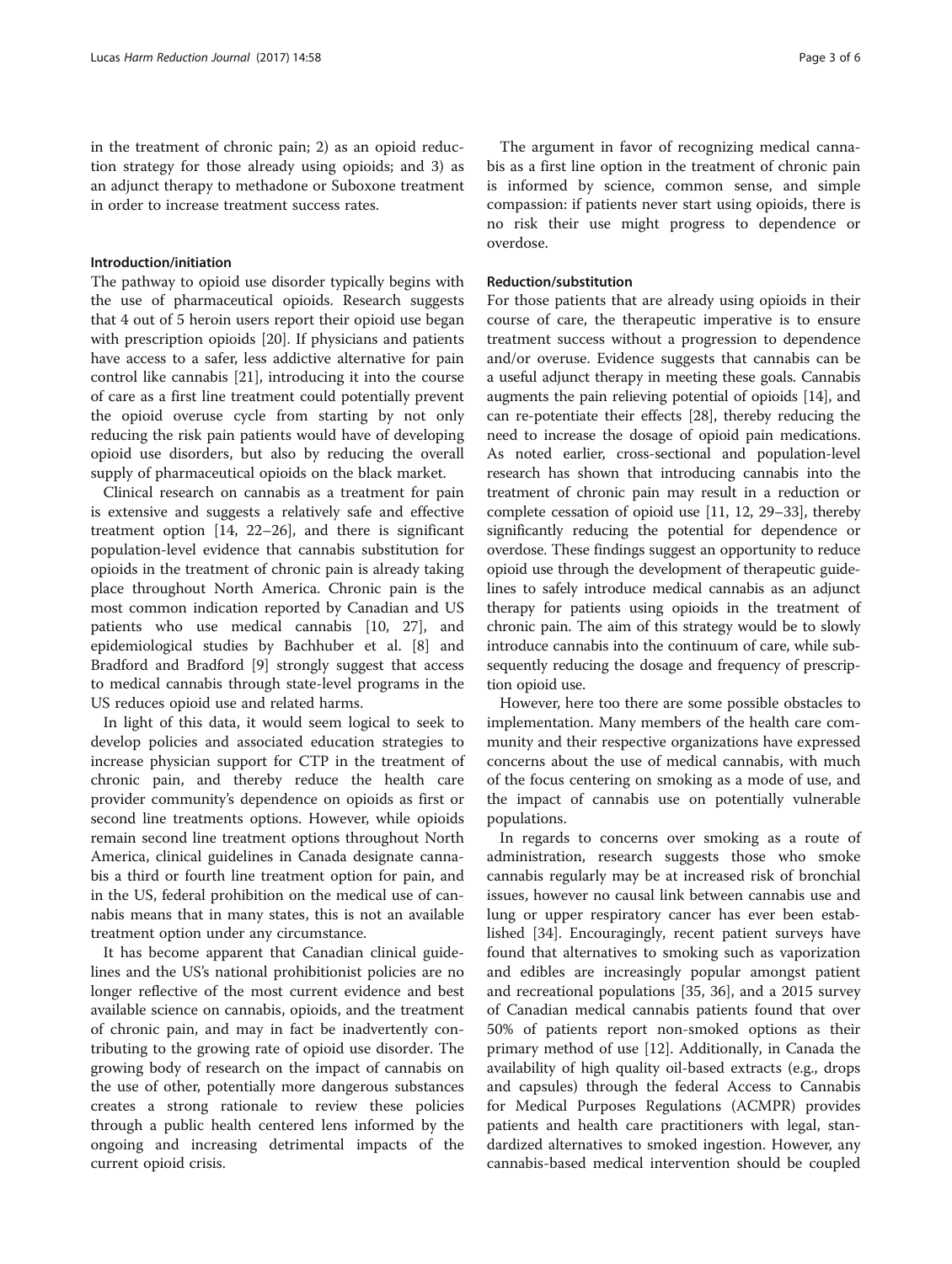with an educational campaign to discourage smoking and inform patients and physicians of safer alternative methods of use.

In regards to vulnerable populations, it's certainly true that due to circumstances or pre-existing medical conditions, so individuals may not be well suited for cannabisbased therapies. In particular, a recent systematic review of medical cannabis and mental health suggests that "CTP users with psychotic disorders, and those at increased genetic risk of developing such disorders, should be cautioned regarding the use of cannabis" [\[37](#page-5-0)]. However, the same review also noted that medical cannabis may be useful in the treatment of post-traumatic stress disorder (often a co-morbidity with substance use issues), and that its use is not associated with increased violence. In fact, a 2014 study found that cannabis use resulted in reductions in interpersonal violence amongst married couples [[38](#page-5-0)].

Other potentially vulnerable populations include youth and women who may be pregnant, and as with many currently available prescription drugs – including opioids - physicians should carefully weigh the potential harms and benefits of cannabis treatment when treating these populations.

Additionally, cannabis that is high in cannabidiol (CBD) and low in tetrahydrocannabinol (THC) may reduce potential harms to vulnerable populations. CBD is a relatively safe, non-impairing cannabinoid that has been shown to have many therapeutic effects relevant to the opioid crisis, including the reduction of heroinseeking behavior in mice [[39](#page-5-0)], and positive effects on mental health conditions like anxiety, depression, psychosis and bi-polar disorder [[37](#page-5-0), [40](#page-5-0)]. In other words, the existence of vulnerable populations should not result in abandoning or otherwise withholding this treatment option from others who might benefit from CTP, particularly in the treatment of chronic pain. It does however highlight the need to target outreach and education campaigns and specific treatment modalities aimed at reducing potential cannabis-related harms to these vulnerable populations.

## Replacement/Cessation

When opioid use graduates to dependence, it is imperative that users seeking opioid replacement therapy (ORT) enjoy the best possible chance of success, and some research has found that cannabis use can positively impact treatment success rates. For example, intermittent cannabis users showed superior retention in naltrexone treatment compared to abstinent or consistent users [[41\]](#page-5-0). Additionally, objective ratings of opioid withdrawal decreased in patients concurrently using cannabis during the early stages of methadone stabilization

[[42\]](#page-5-0), and CBD has been shown to reduce heroin seeking behavior in mice [\[39](#page-5-0)].

Greater ORT success rates reduce the risk of those with opioid use disorder suffering a relapse and subsequent fatal overdose, thereby diminishing the health care and public safety cost burden for all members of society. Since there is an exceedingly high risk of relapse and overdose in this dependent population [[42, 43\]](#page-5-0) - particularly with introduction of fentanyl and other powerful opioids into the illicit drug market - systematic researchbased strategies to explore the potential of medical cannabis to improve ORT success rates should be implemented immediately. In order to address the need for good longitudinal data on the impact of cannabis-based medicines on methadone/Suboxone treatment, I have worked with Dr. Peter Farago to develop a multi-site cohort study that will compare the success rate of ORT in 250 cannabis using patients vs. 250 non-cannabis using controls. The study received ethics approval in May 2017 and will launch summer/fall 2017.

Patients seeking treatment for opioid use disorder deserve the best possible chance of success. Since evidence suggests that cannabis can help reduce opioid cravings and subsequently improve treatment retention and compliance, there is a strong rationale to immediately proceed with this novel intervention and associated studies.

## Implementation and assessment

It is notable that many of the favorable cannabis-related public health outcomes cited in this commentary did not come about as a result of a deliberate strategy to substitute cannabis for opioids, but rather through unintentional in situ changes in patient behavior resulting from cannabis use. This strongly suggests that a more purposeful and strategic approach to cannabis substitution for opioids may lead to even more encouraging outcomes, and Canada may be particularly well positioned to implement these proposed interventions. With a long-standing federally regulated medical cannabis program that currently serves over 150,000 Canadians with physician support for medical cannabis, and access to quality-tested medical cannabis products labeled for THC and CBD content, outreach and education to health care practitioners touting the three opportunities for cannabis-based interventions could be accomplished very quickly, and could thereby have nearly immediate impacts on opioid use.

Of interest in regards to the assessment and evaluation of these public policy measures, a number of provinces have centralized tracking of prescription drug dispensing, so detailed real-time data on the use of prescription opioids would be available to measure the population-level impacts of these interventions. This data could be coupled with well-designed epidemiological studies tracking overdose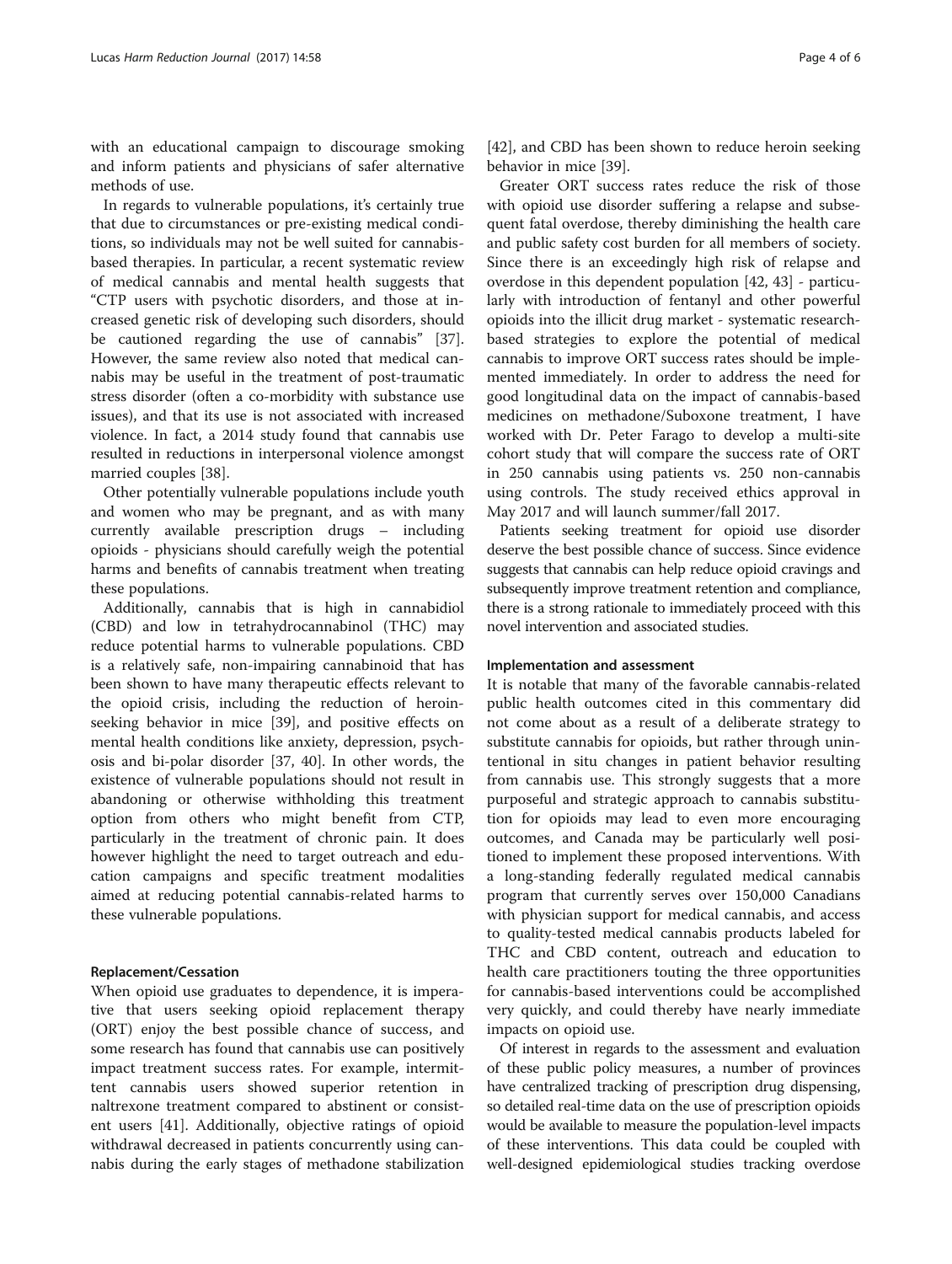<span id="page-4-0"></span>rates through first responder calls and emergency room data, as well as prospective observational cohort studies comparing methadone/suboxone treatment success rates in cannabis and non-cannabis using populations.

Observational and epidemiological research would not replace the need for high quality clinical trials examining the impact of cannabis on chronic pain, opioid use, and quality of life. Well-designed clinical trials continue to be necessary studies to determine the most effective method of use (inhalation or oral ingestion), optimal chemical composition (THC and CBD ratios and overall potency), and associated dosage to most effectively impact opioid use in all 3 of the proposed interventions. However, the significant public health impact of the current opioid crisis merits a rapid response strategy, and Canada's federal Access to Cannabis for Medical Purposes Regulations and associated supply of cannabis and cannabis-based medications would allow for rapid implementation in a responsible and reflexive manner informed by existing regional, provincial and national pharmacovigilance and outcome assessment programs.

## Conclusion

Bureaucratic, legal and ideological obstacles to these interventions unquestionably exist in some jurisdictions. However, t is encouraging to see acknowledgements of the potential impacts of medical cannabis on opioid use from traditionally conservative organizations like the National Institute on Drug Abuse (NIDA), which recently acknowledged the growing scientific support for substitution effect on its website, noting that while "research into the effects of cannabis on opioid use in pain patients is limited…data suggest that medical cannabis treatment may reduce the dose of opioids required for pain relief".<sup>3</sup>

Cannabis alone will not end opioid use disorder and associated morbidities and mortality. However, the introduction of ever more powerful opioids like fentanyl and carfentanyl into the illicit drug market and the resulting day-to-day increase in opioid overdoses highlights the immediate need for innovative short and long term intervention strategies to add to current efforts like ORT, heroin maintenance programs, supervised consumption sites, the depenalization of substance use, and increased education and outreach on the potential harms associated with both prescription and illicit opioid use. The growing body of research supporting the medical use of cannabis as an adjunct or substitute for opioids creates an evidence-based rationale for governments, health care providers, and academic researchers to seek the immediate implementation of cannabis-based interventions in the opioid crisis at the regional and national level, and to subsequently assess their potential impacts on public health and safety.

## **Endnotes**

<sup>1</sup>Matt Meuse, April 27, 2017. B.C. breaks record for daily overdose ambulance calls. CBC News.

 $^{2}$ Staff, April 19th, 2,017,120 died in B.C. last month of illicit overdoses. Global News. [http://globalnews.ca/news/](http://globalnews.ca/news/3389500/120-died-in-b-c-last-month-of-illicit-overdoses/) [3389500/120-died-in-b-c-last-month-of-illicit-overdoses/](http://globalnews.ca/news/3389500/120-died-in-b-c-last-month-of-illicit-overdoses/) <sup>3</sup>

[https://www.drugabuse.gov/publications/marijuana/](https://www.drugabuse.gov/publications/marijuana/marijuana-safe-effective-medicine) [marijuana-safe-effective-medicine](https://www.drugabuse.gov/publications/marijuana/marijuana-safe-effective-medicine)

#### Acknowledgements

The author would like to thank and acknowledge M-J Milloy PhD and Zach Walsh PhD for their useful suggestions and feedback on this article.

# No funding was necessary for the production of this Commentary.

Funding

Availability of data and materials

Data sharing is not applicable to this article as no datasets were generated or analyzed during the current study.

#### Authors' contributions

PL conceptualized and wrote this article. M-JM and ZW provided feedback on the manuscript, and their contributions are are recognized in the acknowledgements.

# Ethics approval and consent to participate

N/A

#### Consent for publication

 $N/f$ 

#### Competing interests

Philippe Lucas is VP, Patient Research & Access for Tilray, a federally authorized medical cannabis production and research company located in Nanaimo, British Columbia. He is paid a salary for this employment, and holds stock options in Privateer Holdings, the owner of Tilray.

#### Publisher's Note

Springer Nature remains neutral with regard to jurisdictional claims in published maps and institutional affiliations.

#### Author details

<sup>1</sup>Graduate Researcher, Centre for Addictions Research of British Columbia, 2300 McKenzie Ave, Victoria, BC V8N 5M8, Canada. <sup>2</sup>Social Dimensions of Health, University of Victoria, 3800 Finnerty Rd, Victoria, BC V8P 5C2, Canada. <sup>3</sup>VP, Patient Research & Access, Tilray, 1100 Maughan Rd, Nanaimo, BC V9X1J2, Canada.

#### Received: 19 June 2017 Accepted: 9 August 2017 Published online: 18 August 2017

#### References

- 1. Rudd RA, Seth P, David F, Scholl L. Increases in Drug and Opioid-Involved Overdose Deaths — United States, 2010–2015. MMWR Morb Mortal Wkly Rep. 2016;65:1445–52. doi[:10.15585/mmwr.mm655051e1.](http://dx.doi.org/10.15585/mmwr.mm655051e1)
- 2. Hursh SR, Galuska CM, Winger G, Woods JH. The economics of drug abuse: a quantitative assessment of drug demand. Mol Interv. 2005;5:20–8.
- 3. Morris RG, TenEyck M, Barnes JC, Kovandzic T V. The effect of medical marijuana laws on crime: Evidence from state panel data, 1990–2006. PLoS One. 2014;9:1–7.
- 4. Anderson DM, Rees DI, Sabia JJ. Medical Marijuana Laws and Suicides by Gender and Age. Am J Public Health. 2014;104:2369–76. doi[:10.2105/AJPH.2013.301612](http://dx.doi.org/10.2105/AJPH.2013.301612).
- 5. Anderson DM, Hansen B, Rees DI. Medical marijuana laws, traffic fatalities, and alcohol consumption. J Law Econ. 2013;56:333–69. doi[:10.1086/668812.](http://dx.doi.org/10.1086/668812)
- 6. Santaella-Tenorio J, Mauro CM, Wall MM, Kim JH, Cerdá M, Keyes KM, et al. US Traffic Fatalities, 1985–2014, and Their Relationship to Medical Marijuana Laws. Am J Public Health. 2017;107:336–42. doi[:10.2105/AJPH.2016.303577.](http://dx.doi.org/10.2105/AJPH.2016.303577)